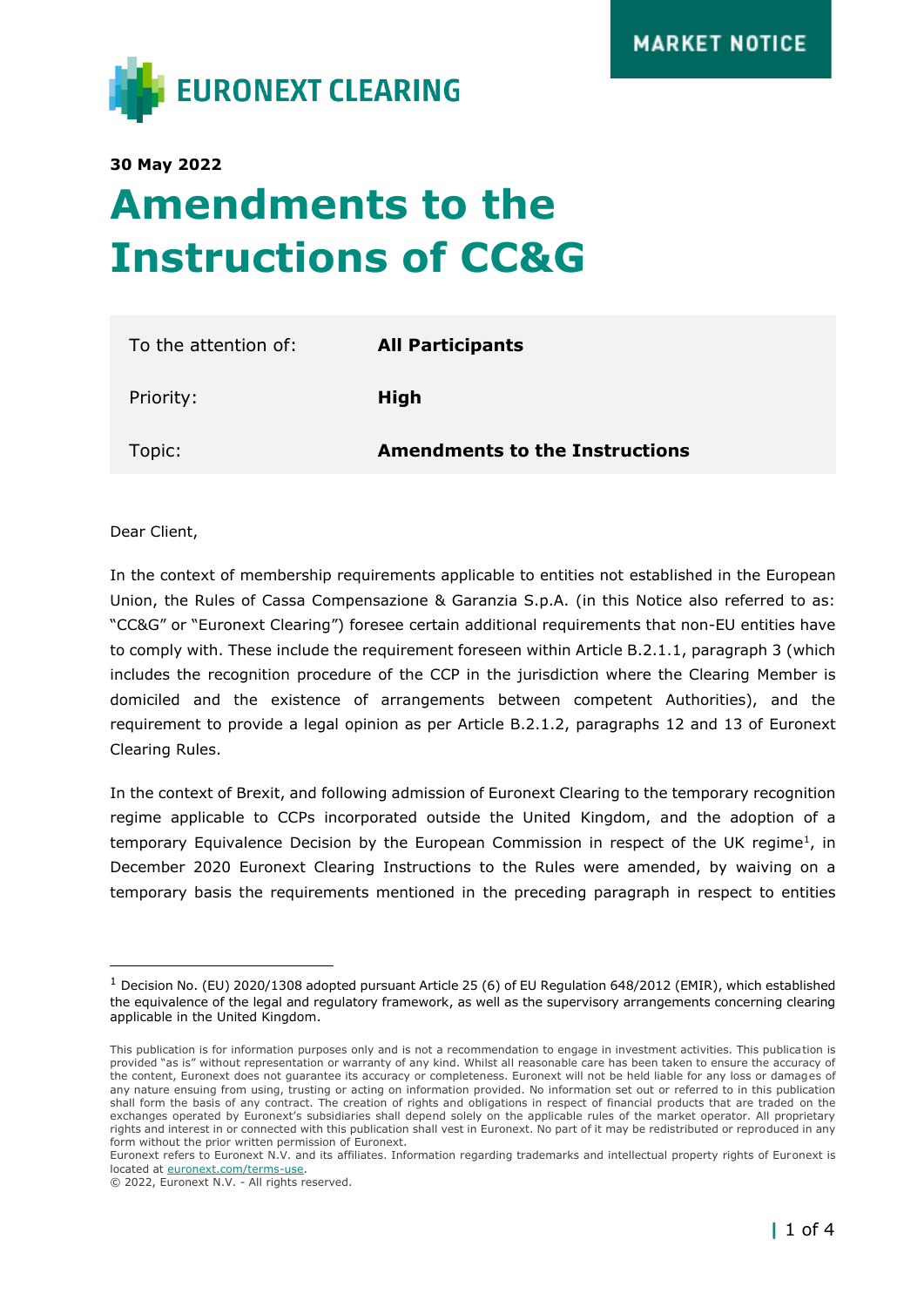

based in the united Kingdom, which were General of Individual Members of Euronext Clearing as at 31 December 2020 for a period of 18 months, starting from 1 January 2021.

This approach intended to ensure access and operational continuity for Members based in the United Kingdom, so as to avoid any disruption in the provision of services by Euronext Clearing. This exemption is now about to expire on 30 June 2022.

With this background, on 8 February 2022, with the adoption of Implementing Decision (EU) 2022/174, the European Commission confirmed the temporary UK equivalence decision, and also extended its duration for a further period of three years (*i.e.* until the 30 June 2025). Therefore, taking into account this regulatory development and in continuity with the approach so far adopted, it is appropriate to amend Euronext Clearing Instructions, in order to further extend the duration, as well as the scope of the exemption foreseen within Article B.1.1.4 of Euronext Clearing Instructions.

Firstly, the duration of the exemption foreseen within Article B.1.1.4, paragraph 5, is extended for a period of additional three years, in line with the approach adopted by the European Commission with Implementing Decision (EU) 2022/174. This exemption shall therefore remain effective up to the 30 June 2025.

Secondly, in terms of entities affected, it is provided that this exemption will apply both towards entities already admitted as Members of the System as well as new entities based in the United Kingdom. Therefore, also for entities based in the UK, wishing to apply for membership to the System, the requirements foreseen within article B.2.1.1, paragraph 3 and B.2.1.2, paragraphs 12 and 13 should be considered met. This approach is justified considering the objective of a further expansion of Euronext Clearing membership, in the context of the broader Euronext group internalization strategy.

Lastly, it is hereby clarified that the derogatory provision foreseen within Article B.1.1.4 of the Instructions, applies to all Members of the System, therefore including both Direct Participants, as well as Trading Clients domiciled in the UK.

The described amendments will become effective before 30 June 2022, so as to guarantee access continuity to UK entities. It should be pointed out that, in line with the Commission's Decision and in coordination with Euronext Clearing competent Authorities, Euronext Clearing reserves the right to take any action it considers necessary if there were to be assessed divergent legislative policy developments in the United Kingdom that may affect the situation described above.

The amendments to the Instructions will become effective on **6 June 2022**.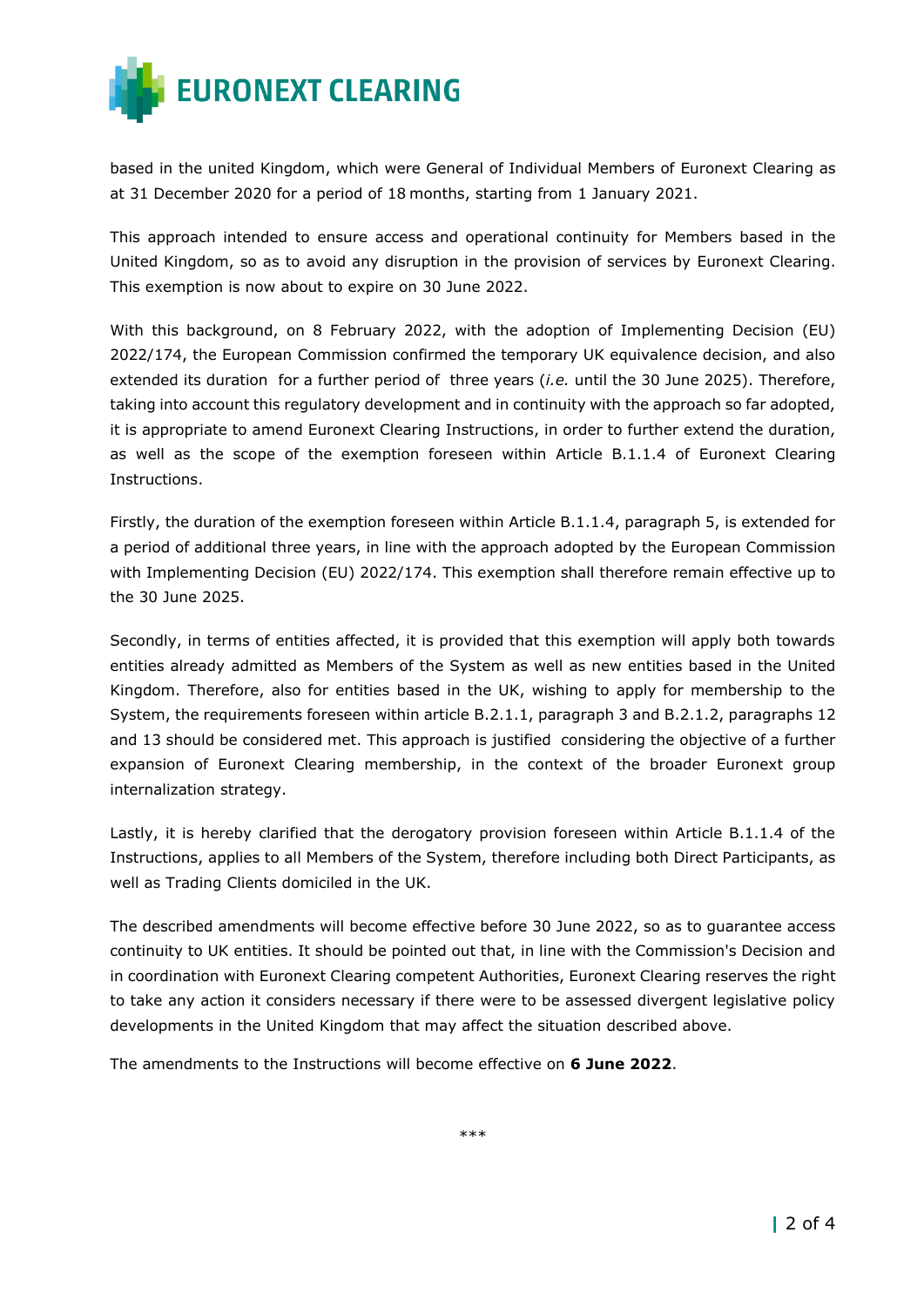

The extract of the amendments to the texts of the Instructions is available here below and will published on Euronext Clearing's website at the following link.

For further information please contact:

#### **Euronext Clearing Membership**

E: [CCP-membership@euronext.com](mailto:CCP-membership@euronext.com)

### **Euronext Clearing Sales & Relationship Management**

E: [ccp-sales@euronext.com](mailto:ccp-sales@euronext.com)